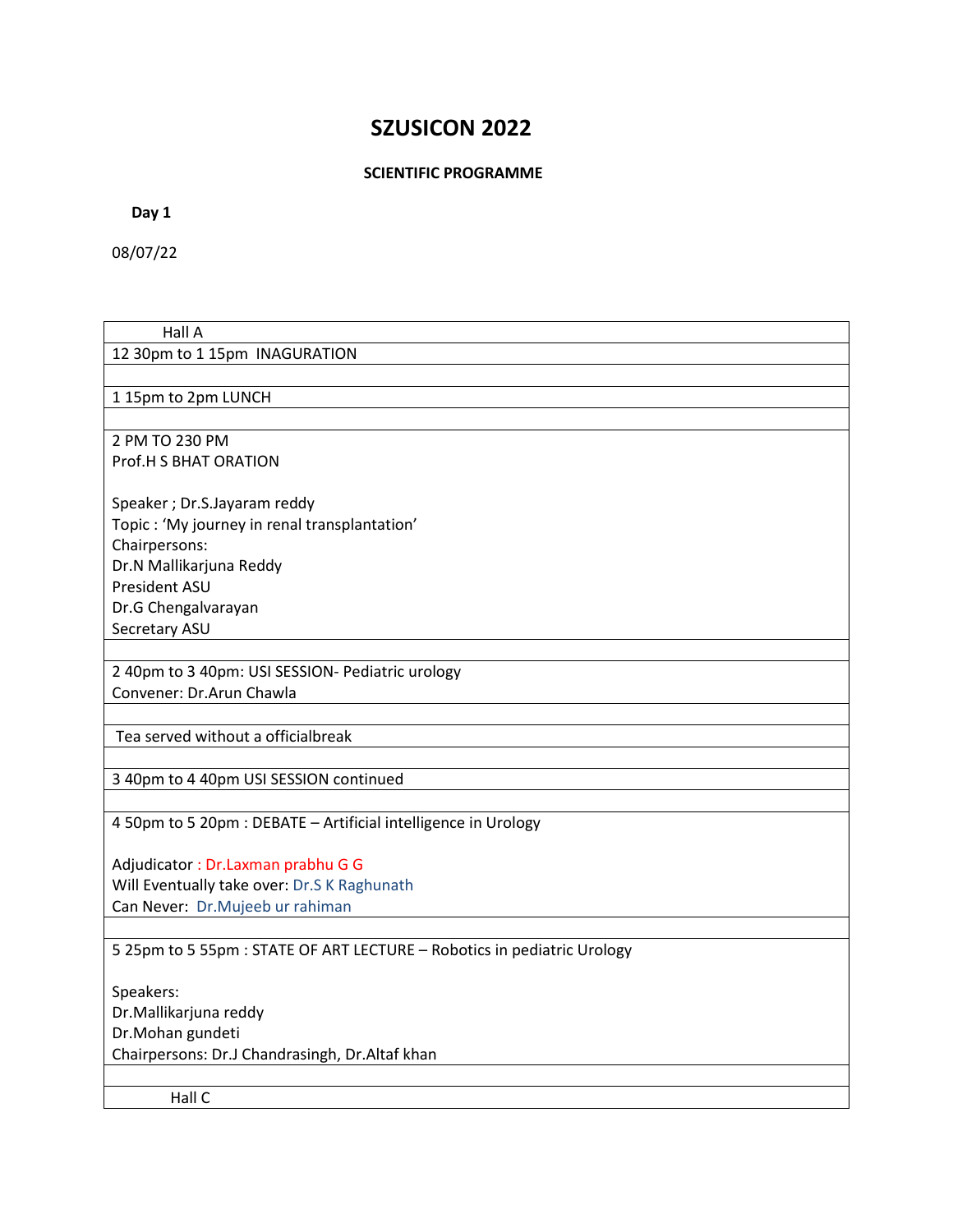2 40pm to 340pm: FREE PAPER SESSION 1 Chairpersons : Dr. L N Dorairajan, Dr.S V Krishna reddy, Vijay Radhakrishnan

#### 3 40pm TEA BREAK

3 45pm to 4 50pm: FREE PAPER SESSION 2 Chairpersons : Dr.Suresh M Kagalkar , Dr. Renu Thomas ,Dr.N.Srinivas

Hall B

2 40pm to 3 40pm: FREE VIDEO SESSION 1 Chairpersons : Dr.R.Manikandan , Dr.Sathiandran Nambiar , Dr.K M Madappa

3 40pm: TEA BREAK

3 45pm to 4 50pm: FREE VIDEO SESSION 2 Chairpersons : Dr.Hamsa thayil, Dr.Sreedhar Dayapule ,Dr.Prakash Prabhu

**Day2 Day2** 

09/07/22

Hall A

8 15am to 9 30am: Prof. V RAVINDRANATH BEST PAPER PRIZE Chairpersons : Dr.M Shivalingiah, Dr.T A Kishore, Dr.Nitin kekre

9 40am to10 55am: BANGALORE UROLOGY SOCIETY BEST VIDEO PRIZE Chairpersons : Dr.KSN Charry , Dineshan K M ,Dr.Saravanan K

10 55 am: TEA BREAK

11 05am to11 50am : ASU – PROF.NALINI VENUGOPAL CLINICOPATHOLOGICAL CONFERENCE

Convener: Dr.Ganesh Gopalakrishnan Presenter: Dr.Bobby Vishwaroop Discussant: Dr.Sanjay Sinha Pathologist: Dr.Vikram Raj

12 Noon to 12 45pm: KHIVRAJ MEMORIAL SYMPOSIUM

Moderator: Dr.Chandramohan V Topic: Supine PCNL and ECIRS Speakers: Dr.Siddalinga swamy PM Dr.Vikram Sreedharan Dr. Manohar T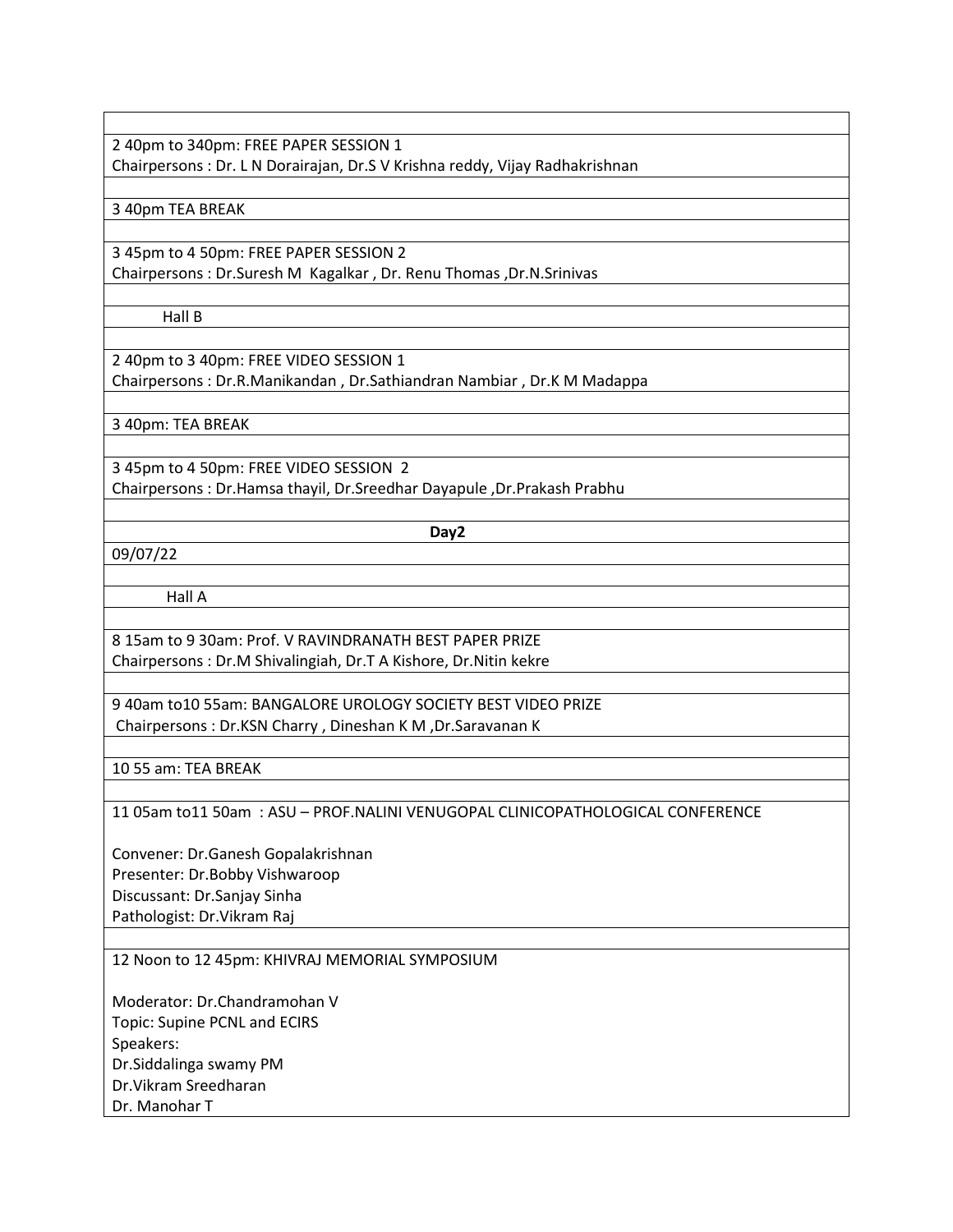# 12 45pmto 1 45pm LUNCH BREAK 1 45pm to 2 30pm: INVITED STATE PAPERS Chair: Dr.Devaprasath J Dr.Purushothamrao T Dr.Suresh Bhat Dr.Nischit D'souza Preenters: Dr.Naveen P Dr.Jyothi swaroop Dr.Krishna Mohan R Dr.Abhijith samnal 2 40 pm to 3 40pm: FIRST ASU INTERZONAL PROGRAMME Theme introduction: Dr. Mallikarjuna reddy President ASU Non urban urological practice : President Eastzone Dr.Kalyan Sarkar Need for a legal wing in Urology: President Westzone Dr.Jaikishan lalmalani Chairpersons: Dr. Rm. Meyyappan Dr.Dr D.Ramesh Zonal integration – the future : president Northzone Dr.Shivam Priyadarshi Message from : Secretary, West Zone Dr.Prashant Mulawkar Young urologist – need for financial support : Secretary West zone Dr.Sanjay Pandey Chairpersons: Dr.Krishnaswamy Kannan Dr.M.Ganesh Kamath Its green on the other side : Secretary Northzone Dr.Kamaljeet Singh Member protection – role of zone: Secretary Eastzone Dr.Ranjan Kumar Dey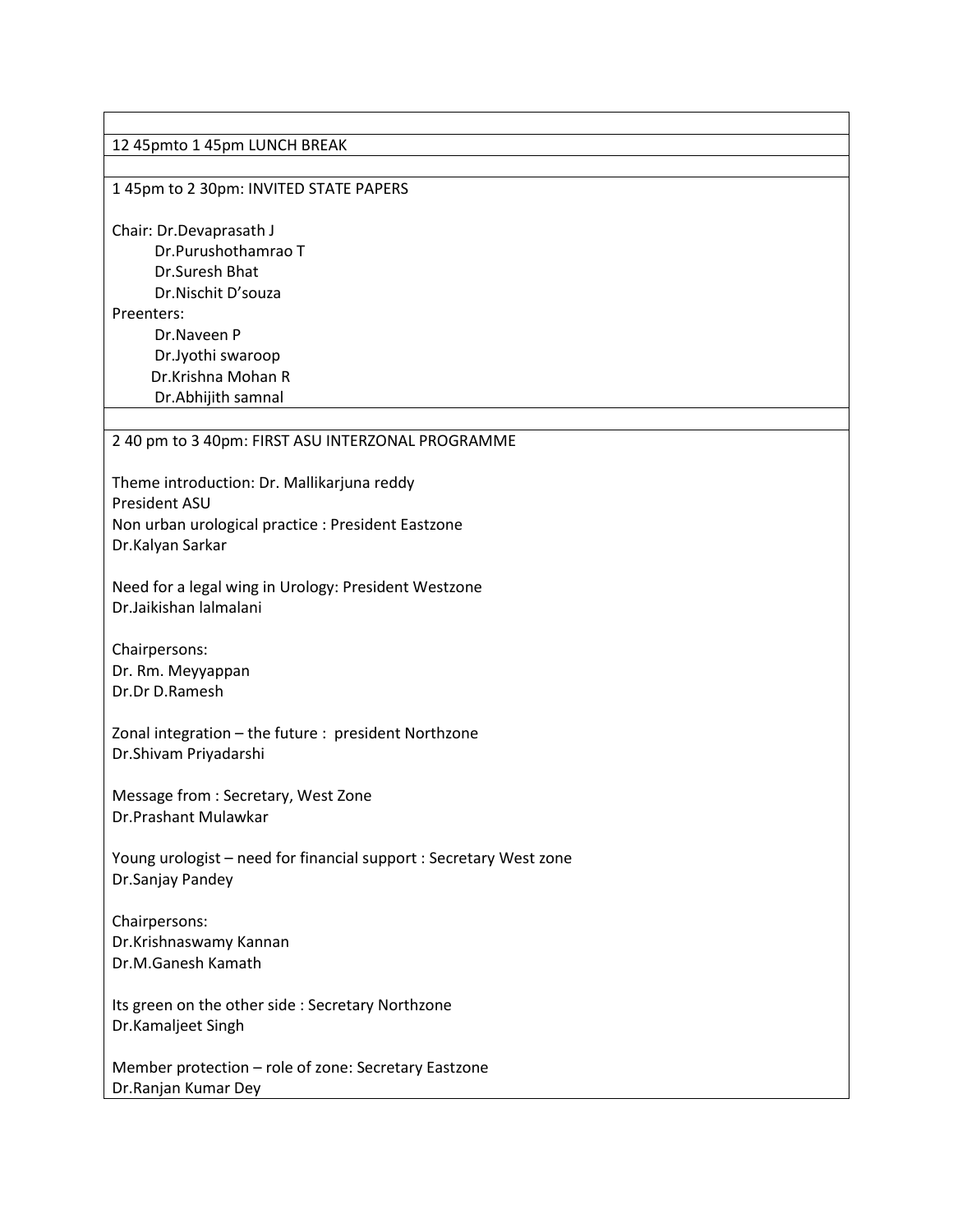Medicolegal aspects in urology: Guest speaker Dr. Lalit shah Chairpersons: Dr.Mallikarjuna C Dr.Keshavmurthy R

# 3 40pm: TEA BREAK

3 50pm to 4 20pm: ASU NU HOSPITALS PEDIATRIC UROLOGY DEBATE

Topic: Adolescent Varicocele needs evaluation and management YES or NO Convener: Dr.Prasanna Venkatesh Debaters: Dr.Vinod K V vs Dr.Raghavendar K Floor judges: Three incognito

4 30pm to 5 00pm: ANDROLOGY DEBATE Chairpersons : Dr. Gajanan Bhat Topic : Male sexual dysfunction Speakers: Is a Psychological demand: Dr. Arun karthick Andrologist cup of Tea: Dr. V S Karthikeyan

5 30pm: ANNUAL GENERAL BODY MEETING

Hall B

1 45 to 2 15pm: TRICKS OF TRADE : Welcome to young urologists

Chairpersons : Dr.Suryaprakash V, Dr.Suryakanth choubey,Dr.Shivakumar V

Safe practice in urology: Dr.Satish kumar R M Second opinion:'Better feel shy than sorry': Dr.Sachin Dharwadkar Instruments to start your journey: Dr.Bhavatej enganti

2 20pm to 2 50pm : RESIDENTS CORNER Chairpersons : Dr.S K Singh, Dr.Jagadeeshwar T, Dr.Ponraj C

Changing paradigm – are we more investigational : Dr.R Saravanan,Kottayam medical college What a resident wants : Dr.Tanmay patravallae, Madras medical college A Resident's approach to journal publication:Dr.Shanti laxmi darga, AINU Hyderabad

3pm to 3 45pm : ASU QUIZ O MANIA Quiz master: Dr.Sanman Gowda K M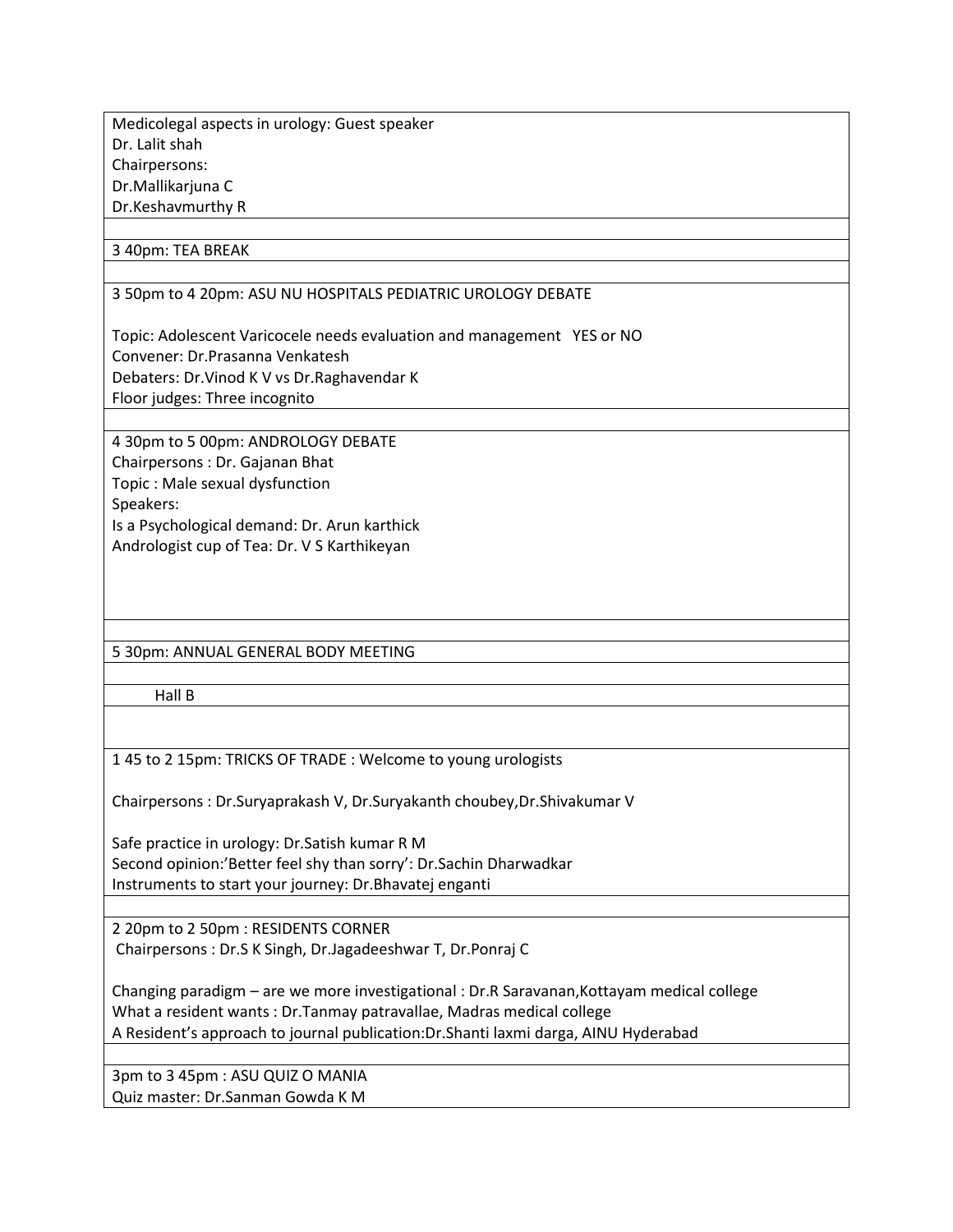Hall C

1 45pm to 2 25pm : URORADIOLOGY Chairpersons : Dr.JVS Prakash ,Dr.Rajeev T P,Dr.Taif bendegri

Renal incidentaloma: how to approach: Dr. Deepak david Imaging in UTUC- how important : Dr. John Peter MP MRI Prostate – a Revolution Don't I need a finger: Dr.Rajanikanth Interventional Uroradiology :Endovascular varicocoele embolization – an alternative to surgery Dr.Dheeraj tiwari

2 35pm to 3 10pm: FEMALE UROLOGY Chairpersons : Dr.Srinivas gutta, Dr.Periasamy, Dr.Kim memmon

Laproscopic management of urogynaecologic fistulae : Dr.Soundarya Refractory urge incontinence: Dr.Nithya The Ureters – Gynaecologists nightmare: Dr.Anu ramesh

Hall D

1 45pm to 2 50pm: FREE PAPER SESSION 3 Chair persons: Dr.Amritraj Gowda,Dr.Joy Chakraborthy

2 55pm to 3 35pm: PRACTITIONER'S CORNER Chairpersons :Dr. Krishna Prasad, Balaghuru iyyan ,Dr.Sreedhar kamela

Premature ejaculation – realistic expectations: Dr.Pramod krishnappa Chronic urethral pain in a young male: Dr.Harris C H A symptomatic large prostate: Dr.Moshin Quadri

10/ 07/23

 **Day 3** 

Hall A

8am to 8 20 am : EXPERT LECTURE – Complex laproscopic urological reconstruction Speaker : Dr.M Ramalingam Chairpersons: Dr.Chandrasekar ratkal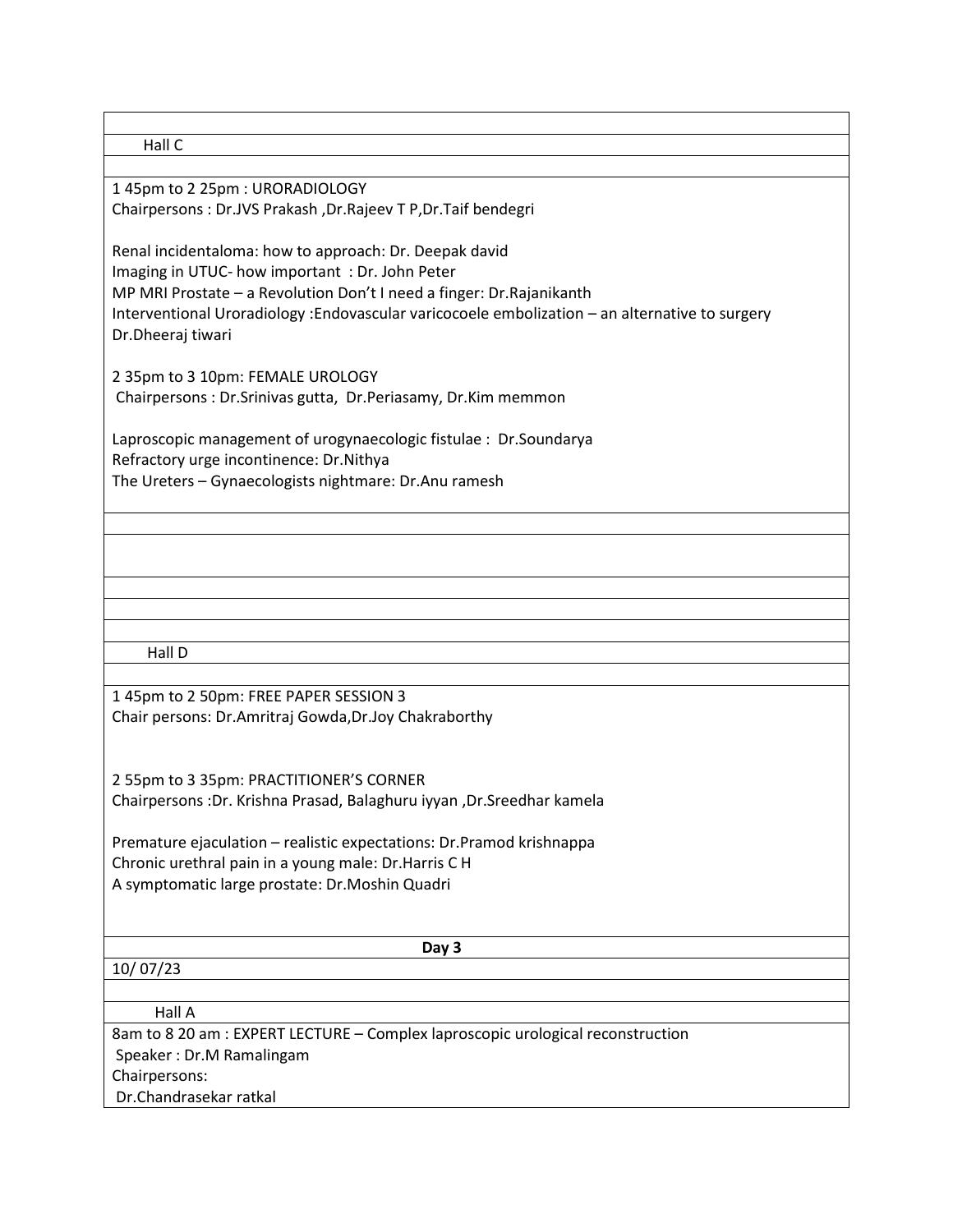Dr.S Vasudevan 8 30am to 8 50am: Dr.N JEYASHEKARAN MEDAL FOR IDEAS AND INNOVATIONS Chairpersons : Dr.Nebu issac memon Dr.M Gopichand

#### 9 00am to 9 30am: PROF. P B SIVARAMAN ENDOWMENT GUEST LECTURE

Speaker: Dr.Ravindra Sabnis Topic: Evolution of prostate biopsy from finger guided to image guided Chairpersons: Dr.N Mallikarjuna Reddy President ASU Dr.G Chengalvarayan Secretary ASU

9 40am to 10 45am: ASU BEST POSTER SESSION Chair: Dr.Venkata ravikumar, Dr.H B Shivakumar, Dr.C S Manohar

10 45am: TEA BREAK

10 55am to 11 20 am: MY BEST ENEMY - 'The hell is empty'

Chairpersons: Dr. Mallikarjuna reddy, Dr.P Avudaiappan Common tariff policy: Dr.Rajesh rajendran Let's put a full stop : Dr. Nischit D'souza

11 30 to 12 05pm : ALL QUIET ON THE SOUTHERN FRONT

Chairpersons: Dr.Siddalingeshwar Neeli, Dr.Muthu Veeramani Adult PUJO with 30% split function: Dr.Manasa 3 plus 3 Gleason Ca Prostate: Dr.Rakesh sharma

Chairpersons: Dr.Arun Chawla, Dr.Satheesh kurup Stricture urethra – is intervention always neccesseary: Dr.Arabind Panda Asymptomatic Staghorn in a 65 year female: Dr.Naveen, Davengere

12 10pm to 12 40pm: UROONCOLOGY DEBATE Topic : High grade muscle invasive bladder tumor RC vs Multimodality approach Adjudicator: Dr.N.Raghavan Gini kumar P Vs Sanjai Addla

1 15pm: Valedictory

Hall B